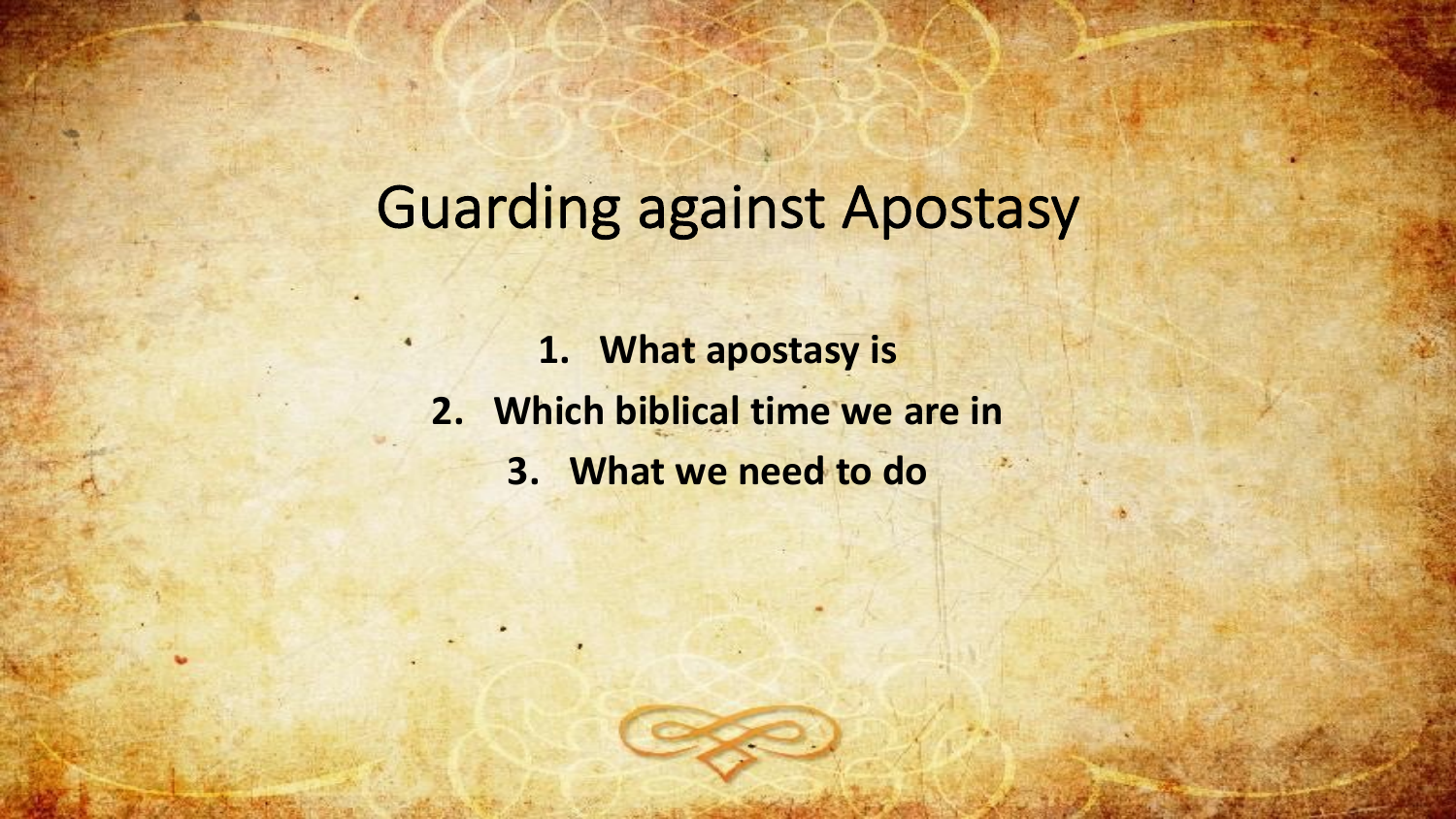# Apostasy

- **Desertion of one's faith or religion**
- **Forsaking of the belief to which one had previously adhered**
- **Rebellion against the truth**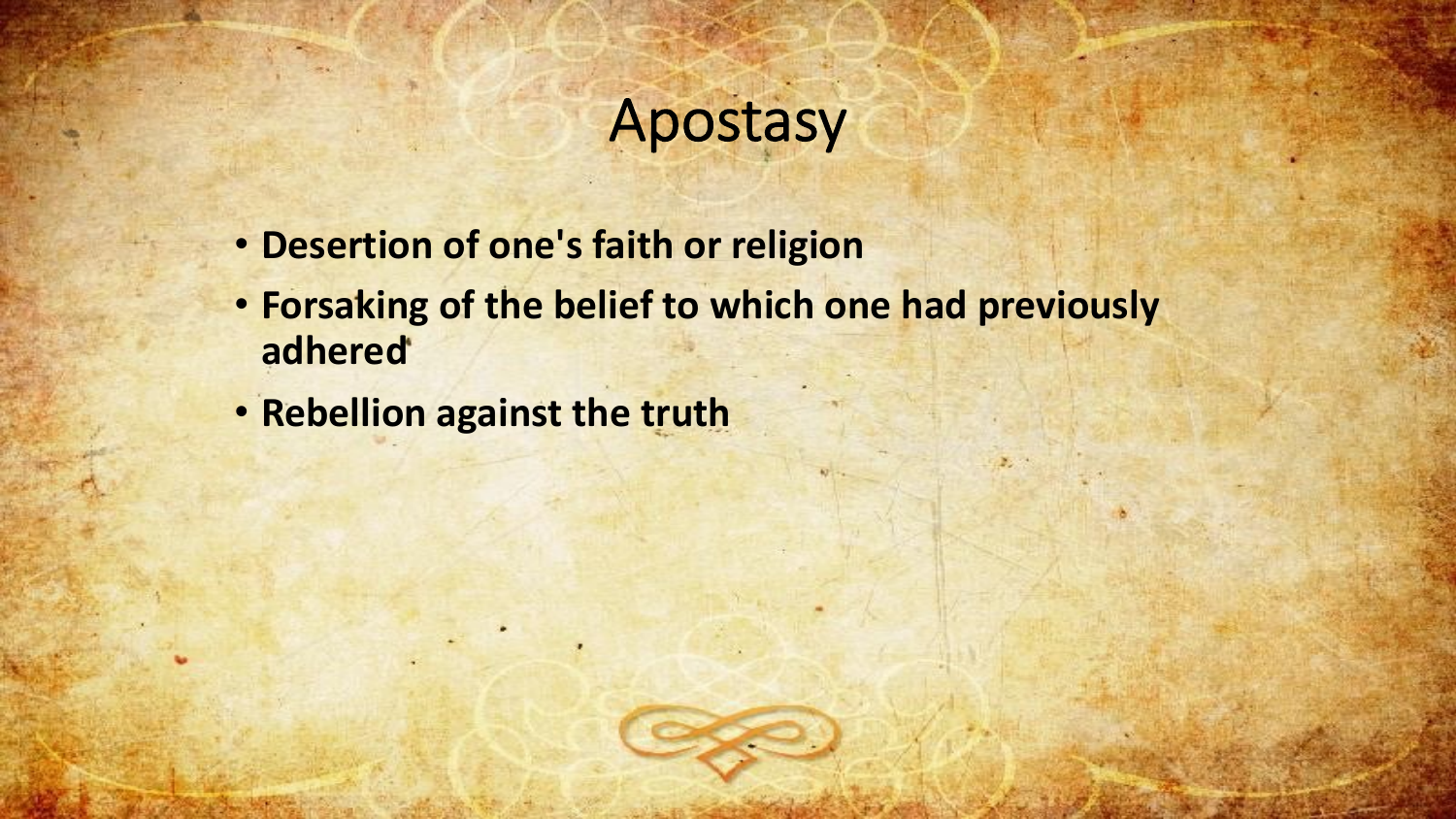# Apostasy

#### • **It's all around us**

- Author and Former Pastor John Harris
- Hillsong's Marty Sampson
- Pro-choice Christians
- LGBTQ
- Etc.

• **It will increase as we approach the end of the church age**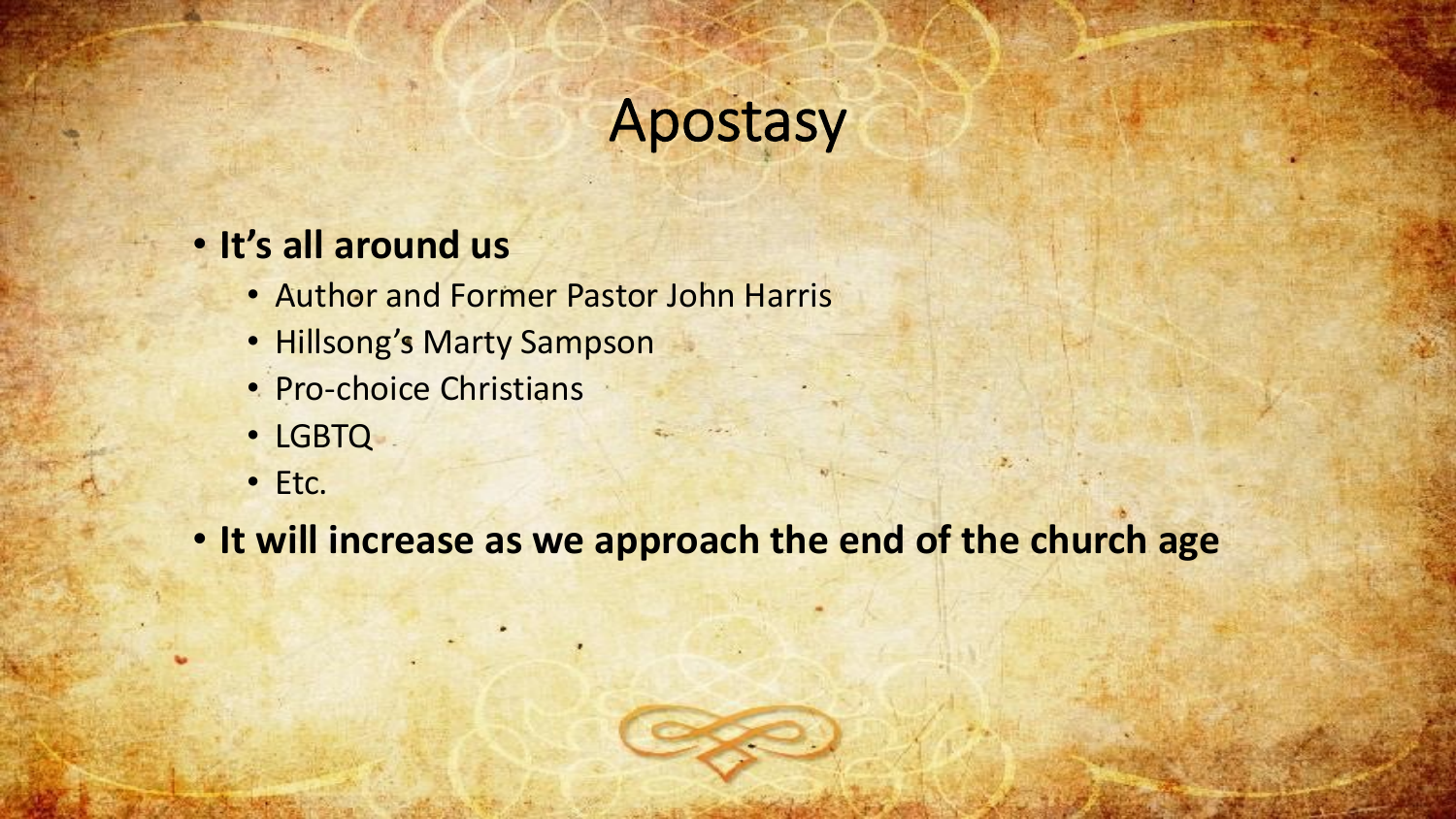#### The Age of the Gentiles What caused it?

- **The Jews accepted the Mosaic covenant (Ex 19:5-8) which required**  *absolute* **adherence**
	- Applied to current and all future generations
	- The Mosaic covenant was conditional (If / Then)
		- 613 laws and instructions
	- Blessings (Deut 28: 1-14) (**14** verses)
	- Curses (Deut 28: 15-68) (**53** verses)
- **The Jews** *did not* **keep the covenant and thus received the curses**
- **The Age of the Gentiles began when the Gentiles began to rule the Jews**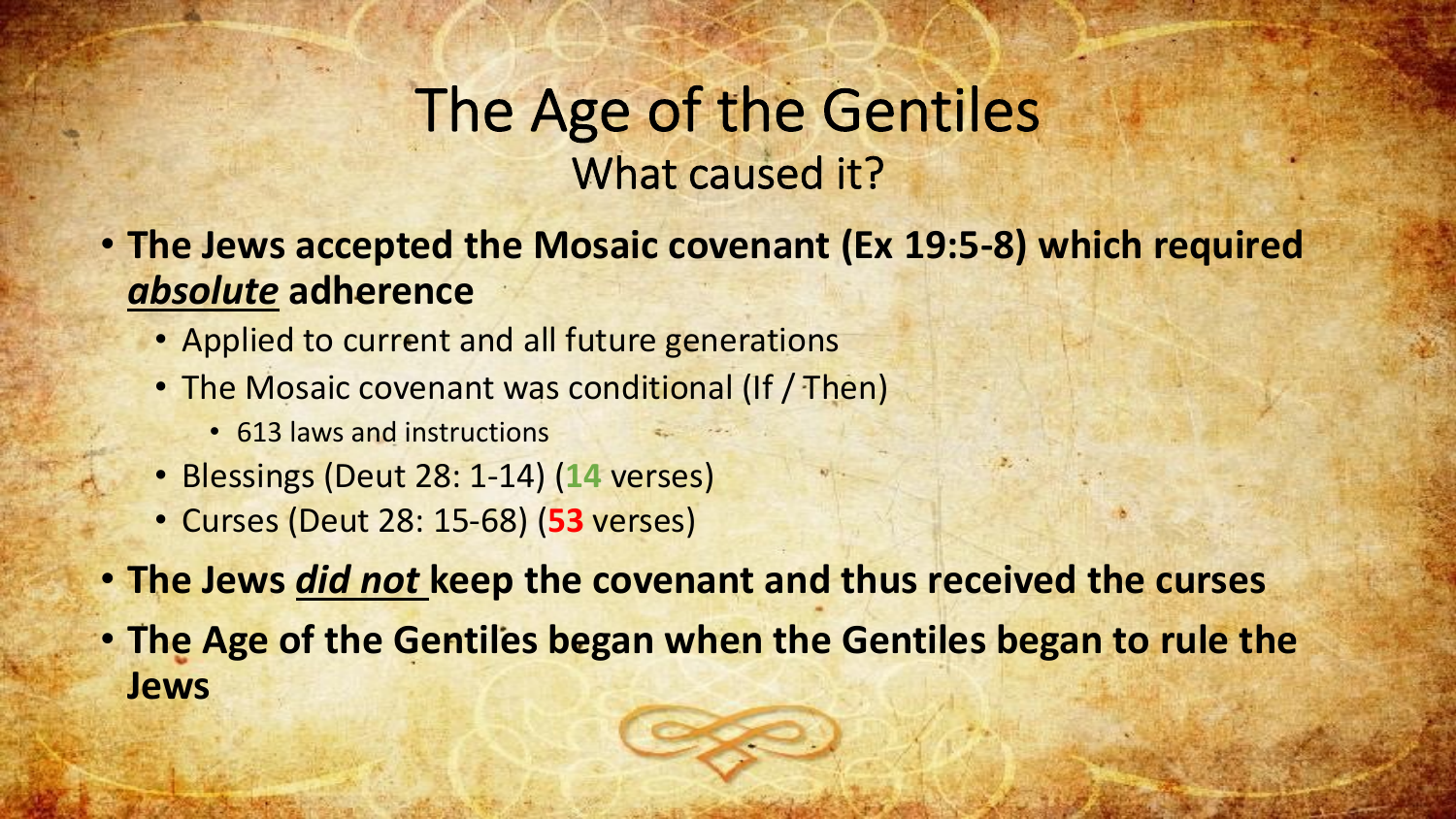# When is the Church Age? Which Period Are We In?

- **The Age of the Gentiles began in 586 B.C, when the Babylonians destroyed the Temple in Jerusalem**
- **It will end at the Second Coming when Jesus begins his reign on Earth**
- **The Church Age began at Pentecost**
- **The last stage of the Age of the Gentiles**
- **We are in the last period of the Church Age - Laodicea**



**The book of Revelation describes times from the Church Age to the new Earth Rev 1:19 "Write, therefore, what you have seen, what is now and what will take place later**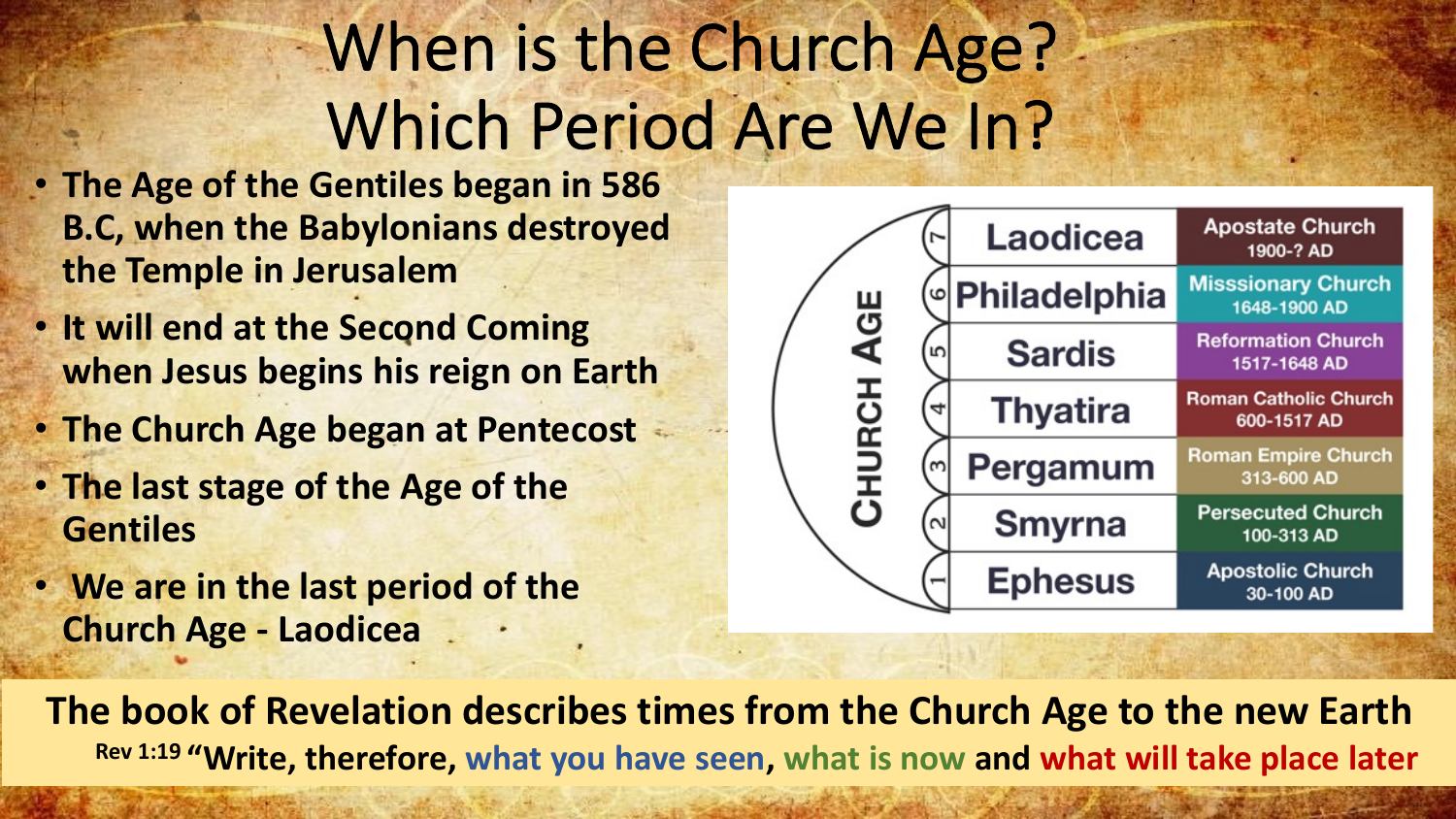# Letters to the Churches

- Revelations records letters to the 7 churches
- Each church represented both a church types and a church periods
- Each church received a letter

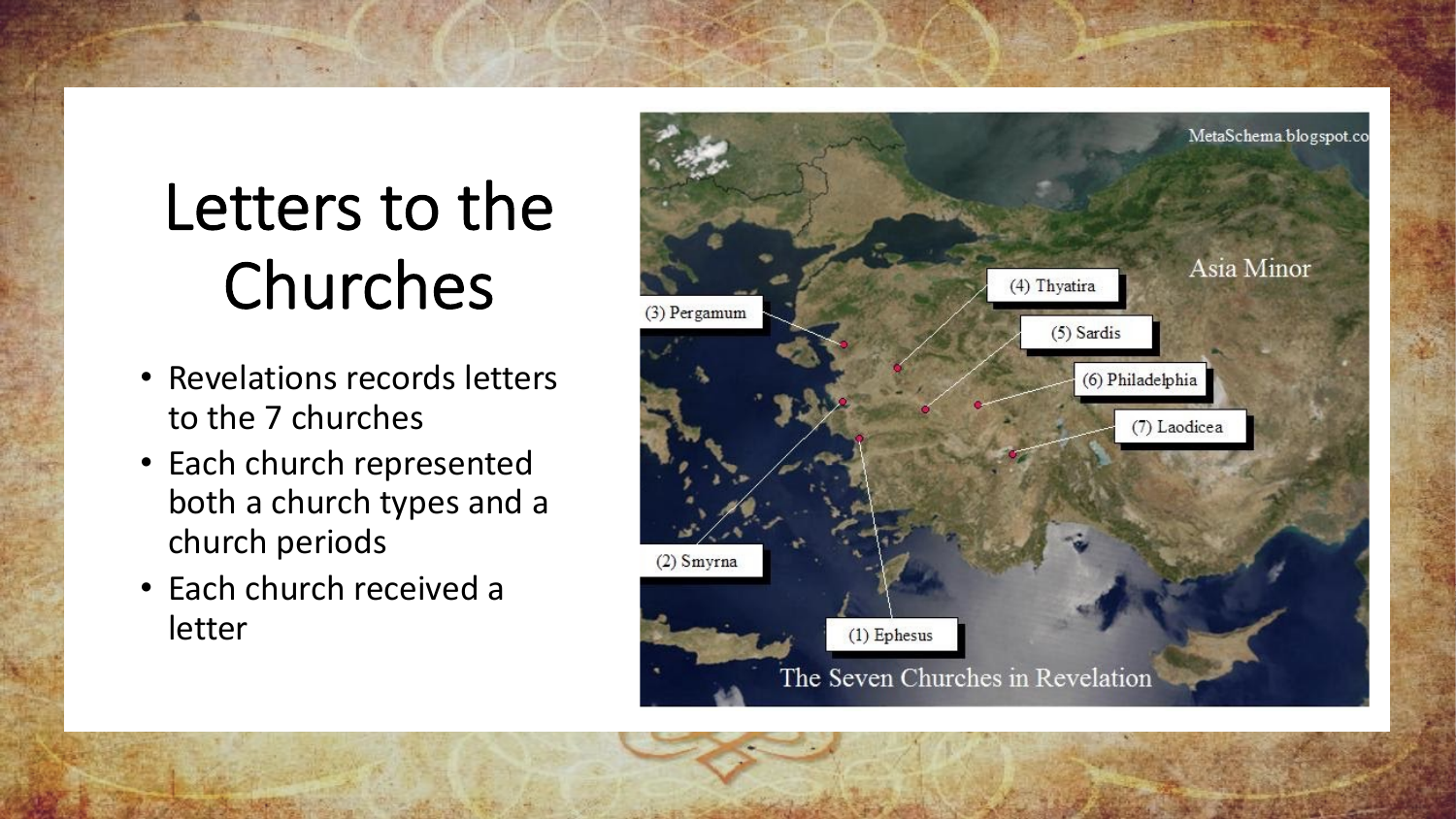- The last letter to the churches was for Laodicea
- Located in a valley where a freshwater river and sulfurous water river joined. The water downstream was undrinkable – it made one vomit.

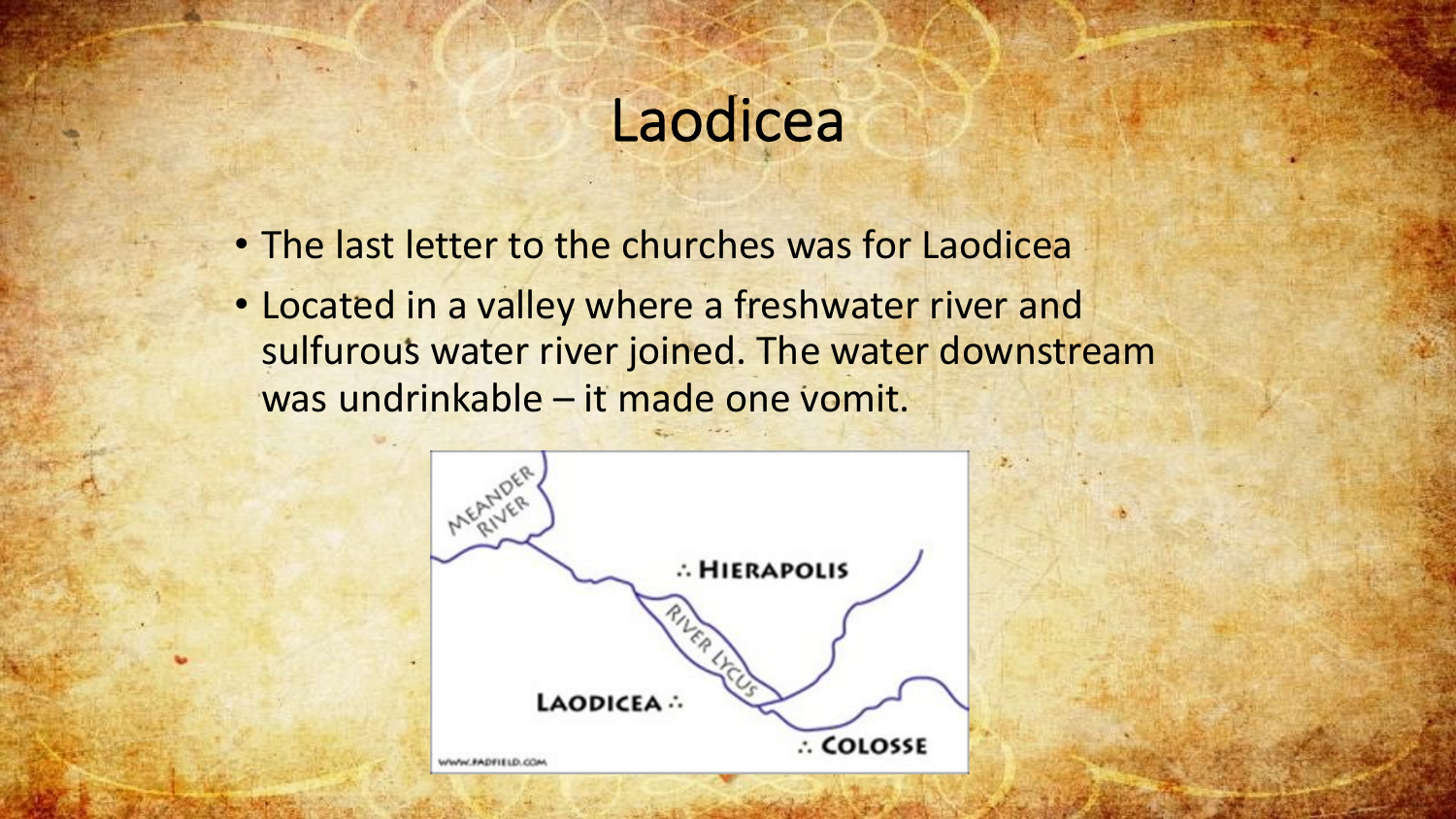- Wealthy banks, linen and wool, medical school
- The banks held the money of the district and profited greatly from the income
- The woolen industry produced some of the finest wool cloth, and it was particularly known for a rare black wool
- The medical school also contributed to the commerce of the city, selling a well-renowned eye salve for various eye diseases
- They had a Christian church
- They were just awesome….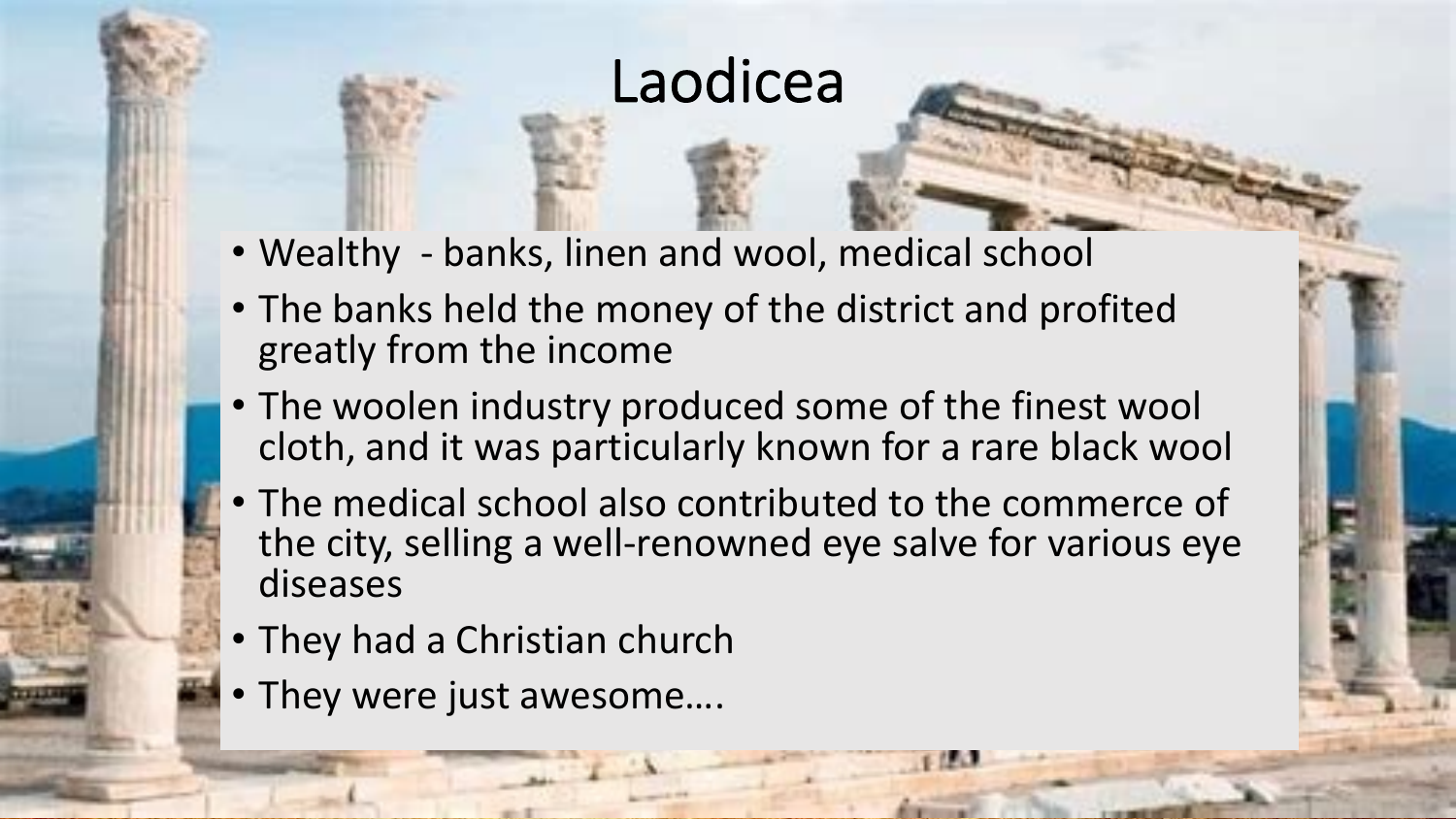# Revelation 3:14-22

**14"To the angel of the church in Laodicea write:**

**These are the words of the Amen, the faithful and true witness, the ruler of God's creation. 15I know your deeds, that you are neither cold nor hot. I wish you were either one or the other! 16So, because you are lukewarm—neither hot nor cold—I am about to spit you out of my mouth. 17You say, 'I am rich; I have acquired wealth and do not need a thing.' But you do not realize that you are wretched, pitiful, poor, blind and naked. 18I counsel you to buy from me gold refined in the fire, so you can become rich; and white clothes to wear, so you can cover your shameful nakedness; and salve to put on your eyes, so you can see.**

<sup>19</sup> Those whom I love I rebuke and discipline. So be earnest and repent. <sup>20</sup>Here I am! I **stand at the door and knock. If anyone hears my voice and opens the door, I will come in and eat with that person, and they with me.**

**<sup>21</sup> To the one who is victorious, I will give the right to sit with me on my throne, just as I was victorious and sat down with my Father on his throne. 22Whoever has ears, let them hear what the Spirit says to the churches."**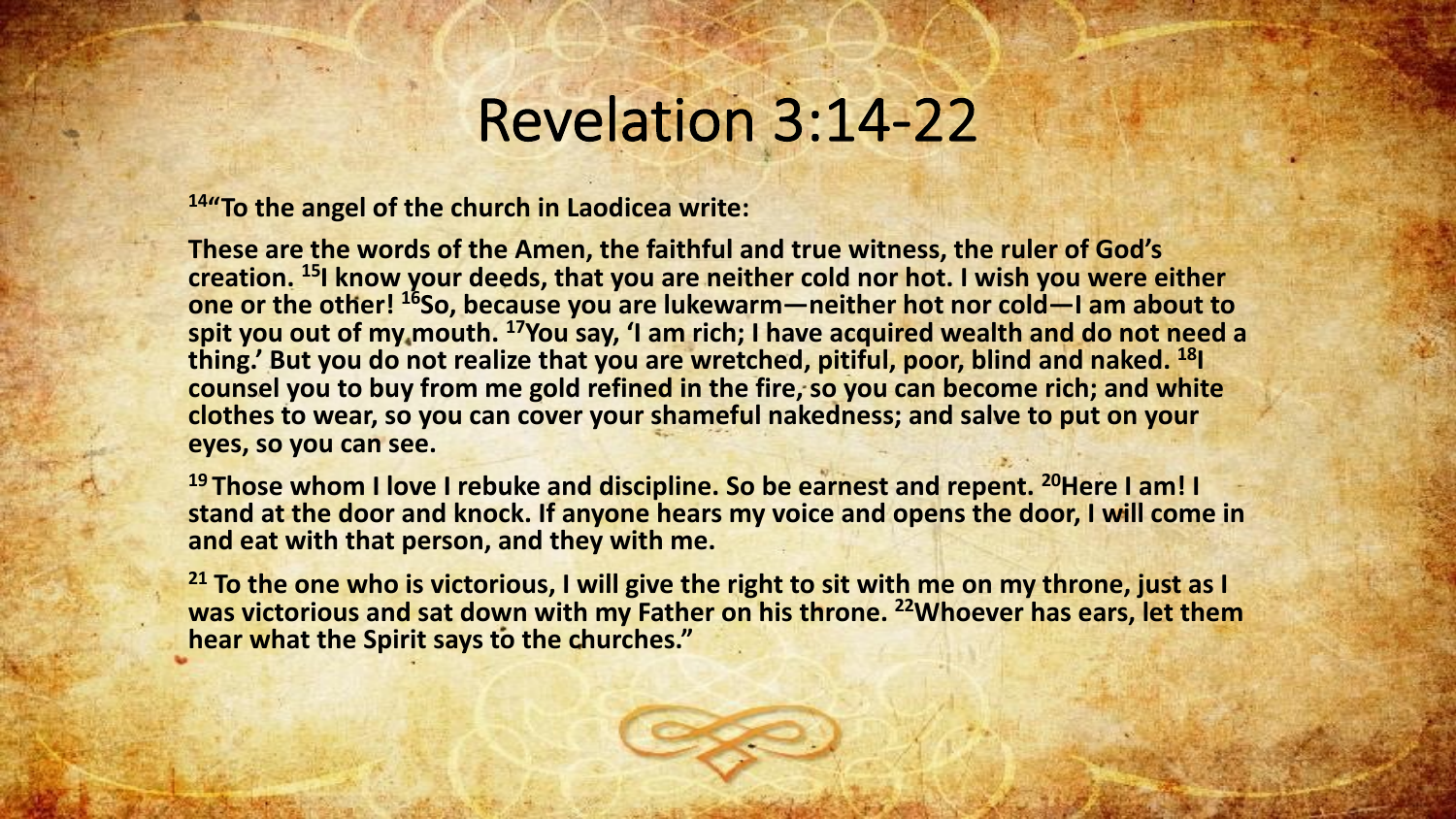(This is the church in our time)

- **The only letter that has no commendation**
- **Jesus looks at their works; says the people (not their works) are neither hot nor cold**
- **He spits (vomits) them out of his mouth**
- **He admonishes them for thinking they are rich and need nothing**
- **He says they are wretched, miserable, poor, blind and naked**
- **Wake-up call!**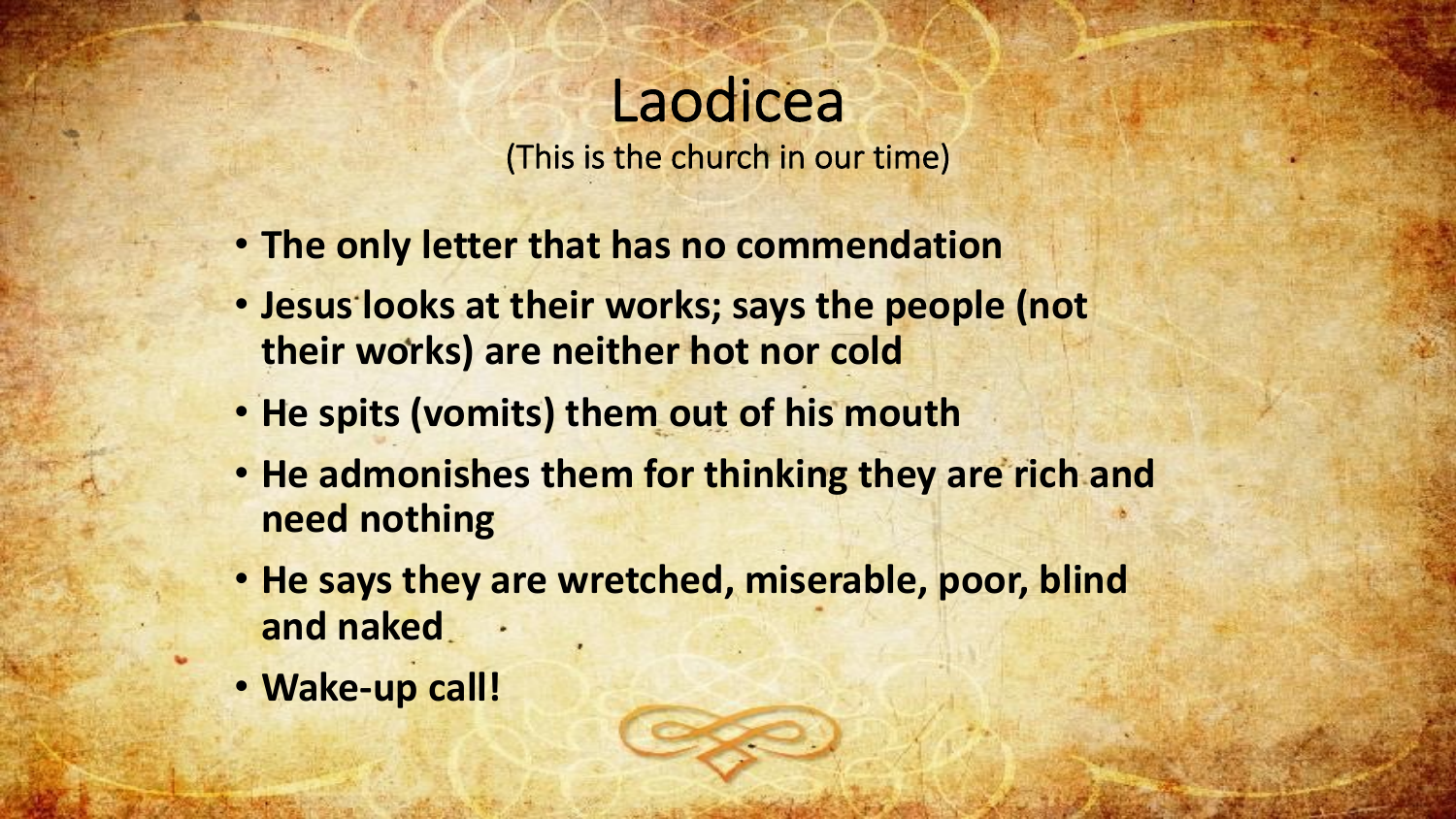(This is the church in our time)

- **Wretched, miserable, poor, blind and naked**
- **Naked = lacking Christ's atoning covering (wool and linen)**
- **Blindness = inability to see spiritual truth (eye salve)**
- **Wretchedness = unclean state of unbeliever**
- **Spiritual poverty = Failure to share in the riches of Christ in the Kingdom (wealthy)**
- **Jesus says the church is full of unbelievers**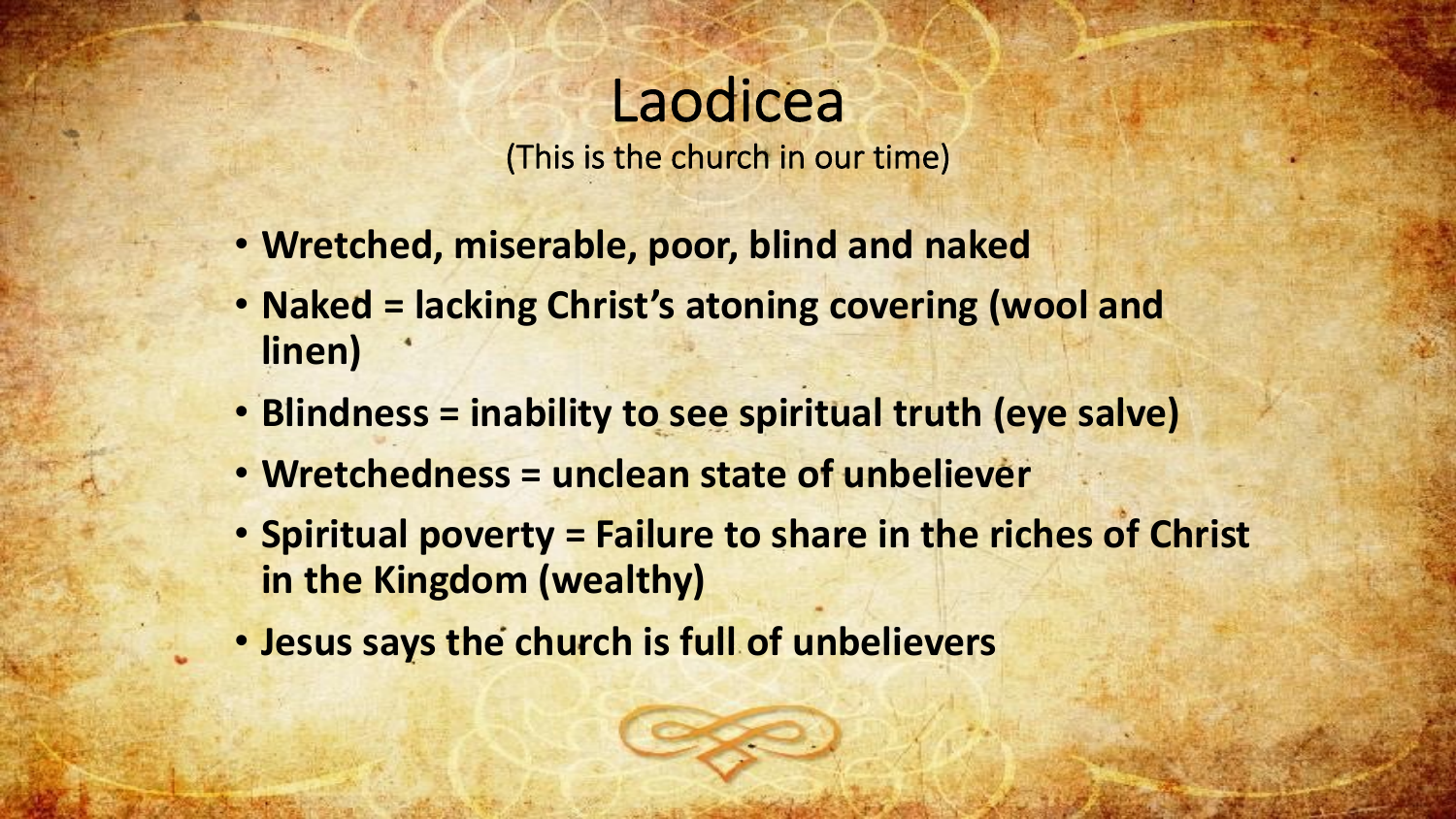### What to do to guard against apostasy

- **Jesus commended the church in Philadelphia for keeping His word and not denying His name**
- **Rev. 3:8:** *I know your deeds. See, I have placed before you an open door that no one can shut. I know that you have little strength, yet you have kept my word and have not denied my name.*

- **Keep His Word**
- **Do Not Deny His Name**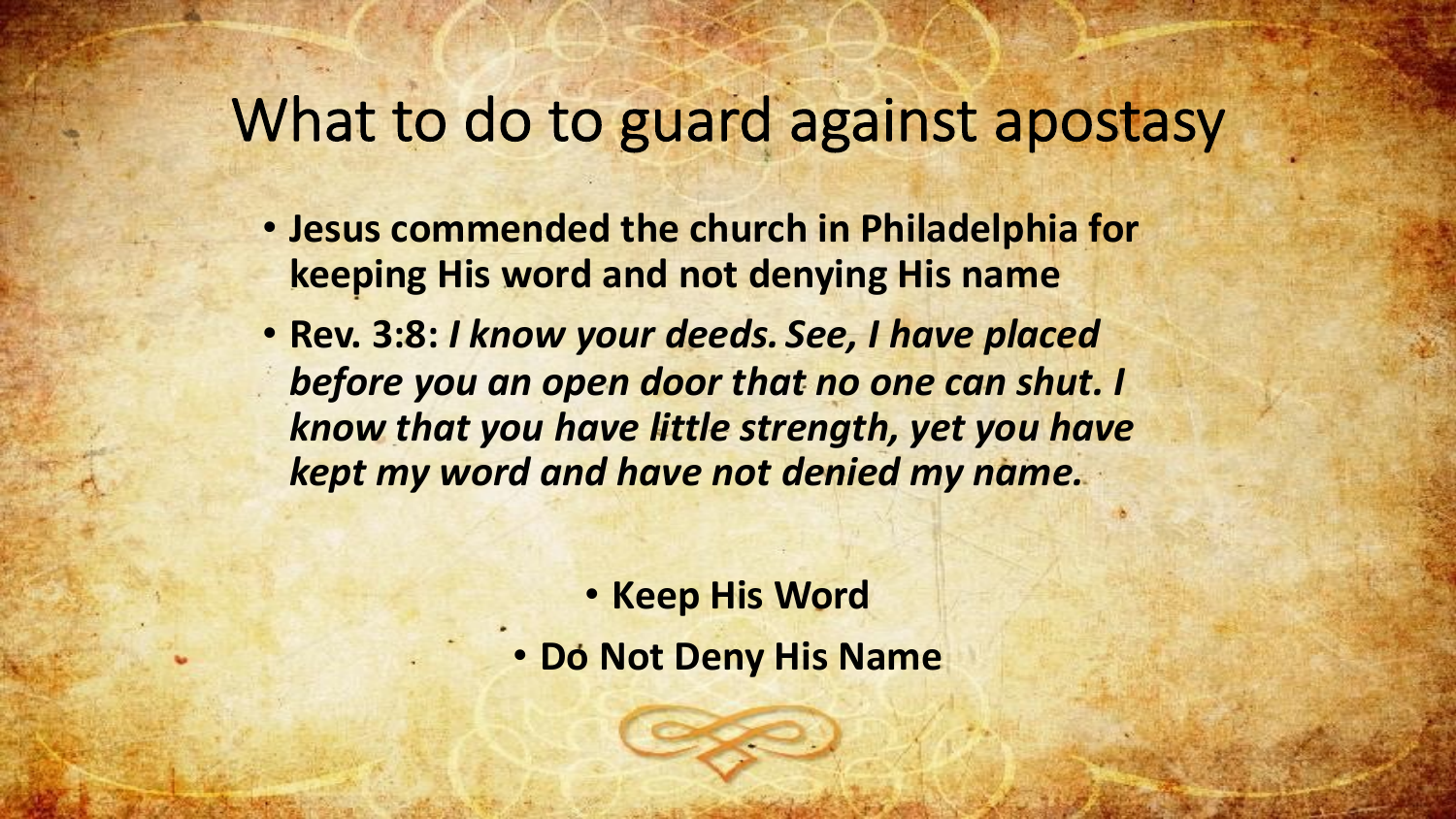#### What to do

- **Spiritual faithfulness**: illustrated by Paul's last-days exhortations (1 Thess. 5:8-11, 15-24).
- **Patient endurance**: during trials and tribulations (1 Cor. 9:24-27, 10:5-8, 11-13; Heb. 10:23-27).
- **Determined devotion**: "But you, beloved, build yourselves up in your most holy faith. Pray in the Holy Spirit. Keep yourselves in the love of God while you are waiting for the mercy of our Lord Jesus Christ, which leads to eternal life" (Jude 1:20-21).

**https://www.charismanews.com/opinion/78035-3 steps-to-avoid-apostasy-in-the-last-days**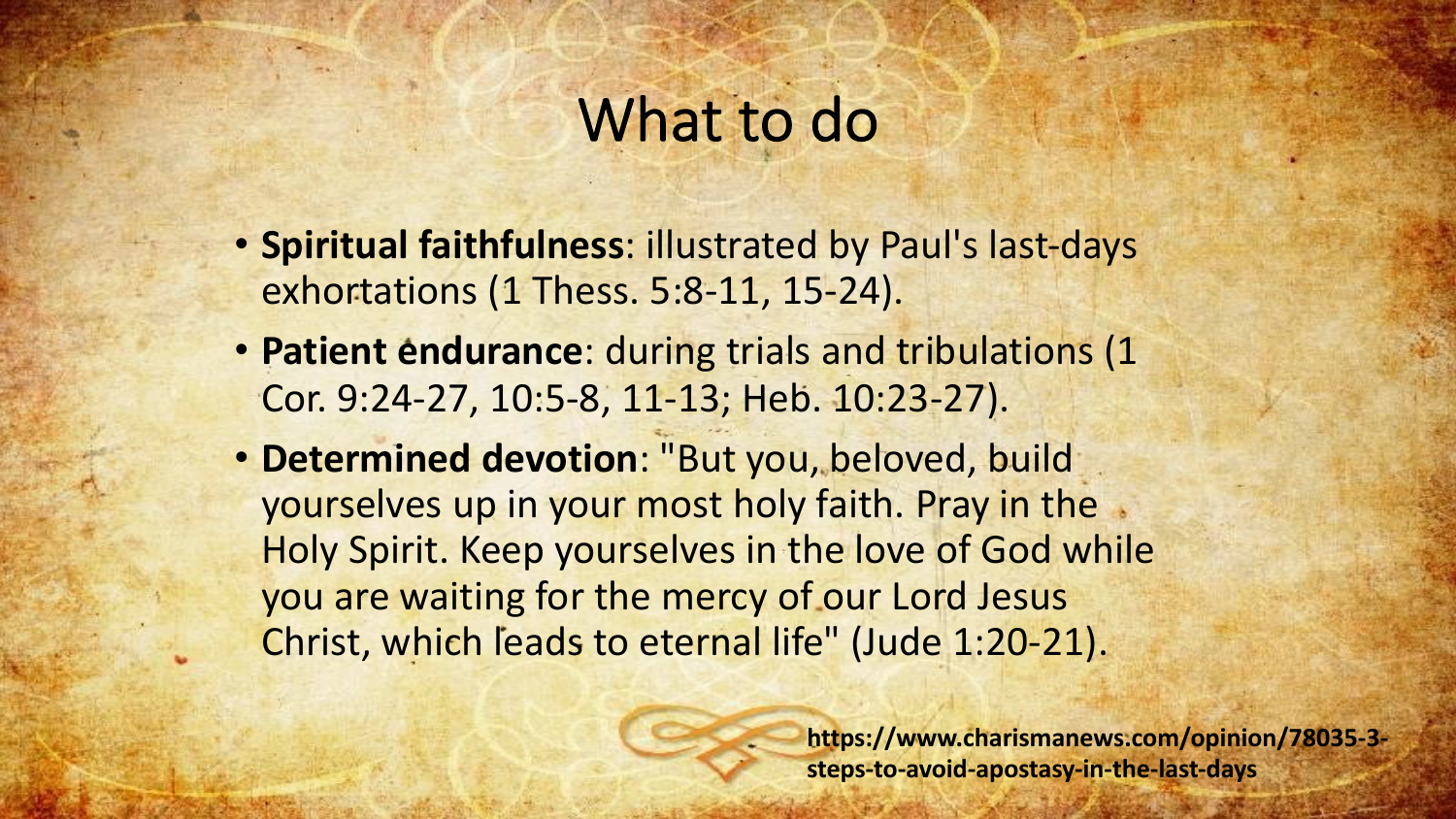### **Prim[ary Es](https://biblia.com/bible/esv/Rom.%205.1)[s](https://biblia.com/bible/esv/Gal.%205.1-5)entia**

https:/

**Nature and work of Christ – Cannot deny and be C explicitly stated as required in scripture.** 

1. Jesus is both God and man (John 1:1, 14; 8:24; Col. 2:9; 1

**2. Jesus rose from the dead physically (John 2:19-21).** 

**3. Salvation is by grace through faith (Rom. 5:1; Eph. 2:8-9)** 

**4. The gospel is the death, burial, and resurrection of Jesu** 

**5. There is only one God (Exodus 20:1-3; Isaiah 43:10; 44:6**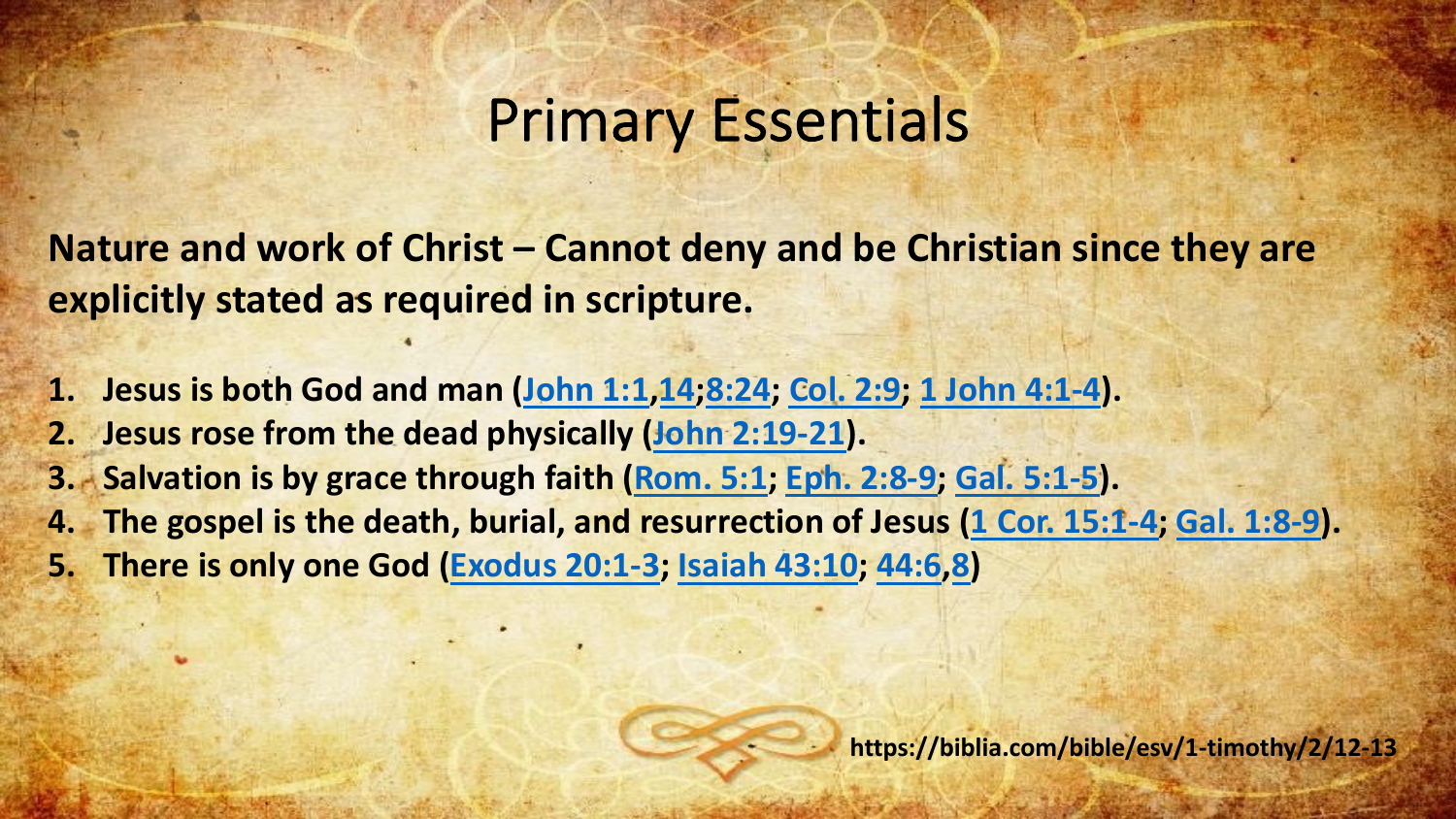### Secondary Essentials

**Nature of God - Cannot deny and be Christian.** 

**1.God exists as a Trinity of persons: Father, Son, and Holy Spirit. 2.Virgin Birth of Jesus – relates to the incarnation of Christ as God and man.**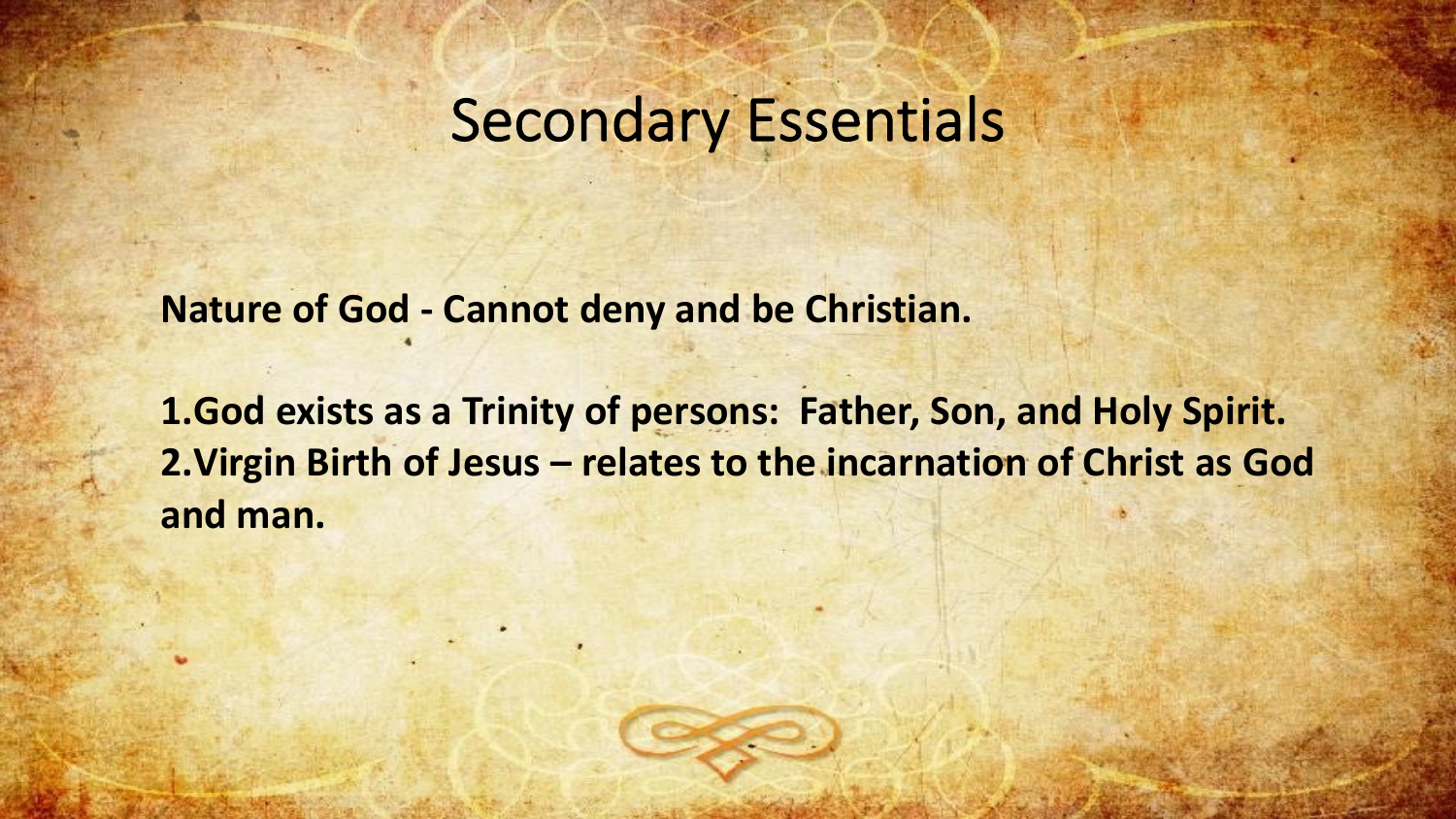# **Primary Non-Essen**

**Bible, Church ordinances[, and practi](https://biblia.com/bible/esv/2%20Tim.%203.16)ce - Der salvation, yet principles are clearly taught in suggests apostasy.** 

**1.Male eldership and pastorate (1 Tim. 2:12-2. Fidelity in marriage in heterosexual relations 3. The condemnation of homosexuality (Rom. 4.Inerrancy of Scripture (2 Tim. 3:16)**